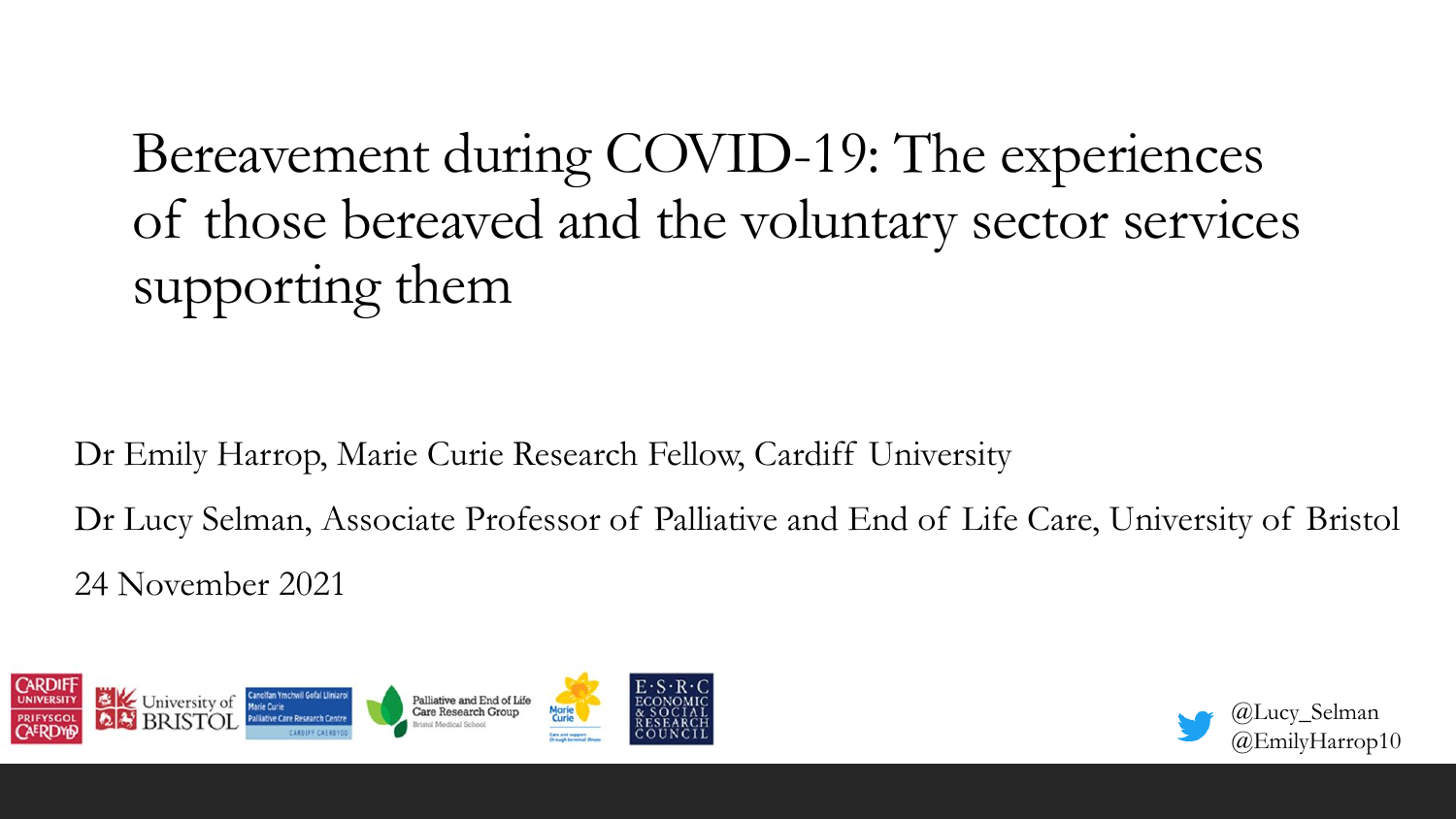# COVID-19 in the UK

- $\approx 20\%$  increase in deaths in a year
- 143,000 deaths in the UK since March 2020 (124k in England, c.9400 Scotland)
- In addition to 500,000-600,000 deaths every year in the UK
- If each death leaves c.9 people bereaved (Verdery et al. PNAS 2020), over **8.4 million bereaved** in pandemic times
- Significant challenges to those grieving and the people supporting them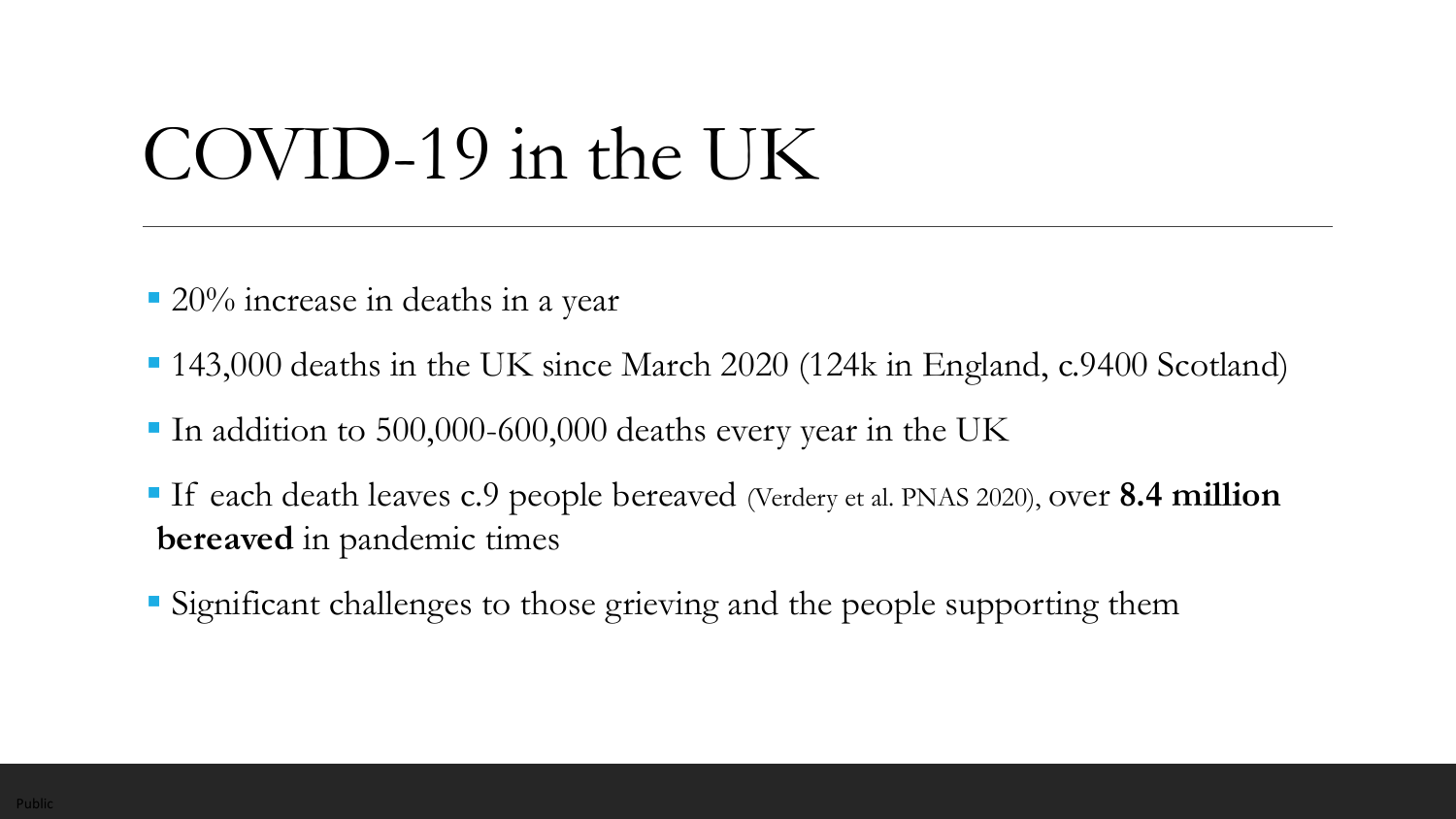#### Aims and methods

- 1. Document the grief experiences, support needs and use of bereavement support by people bereaved during the COVID-19 pandemic ➢Longitudinal **online survey of people bereaved from 16 March 2020-Jan 2021** in UK ➢Qualitative interviews with survey participants
- 2. Understand the adaptations, challenges and innovation involved in delivering equitable bereavement support

➢**Cross-sectional online survey of bereavement services (1 March-14 May 2021)**; qualitative interviews with c.10 case study organisations

 $\rightarrow$  Inform end-of-life care processes and bereavement support during and beyond pandemic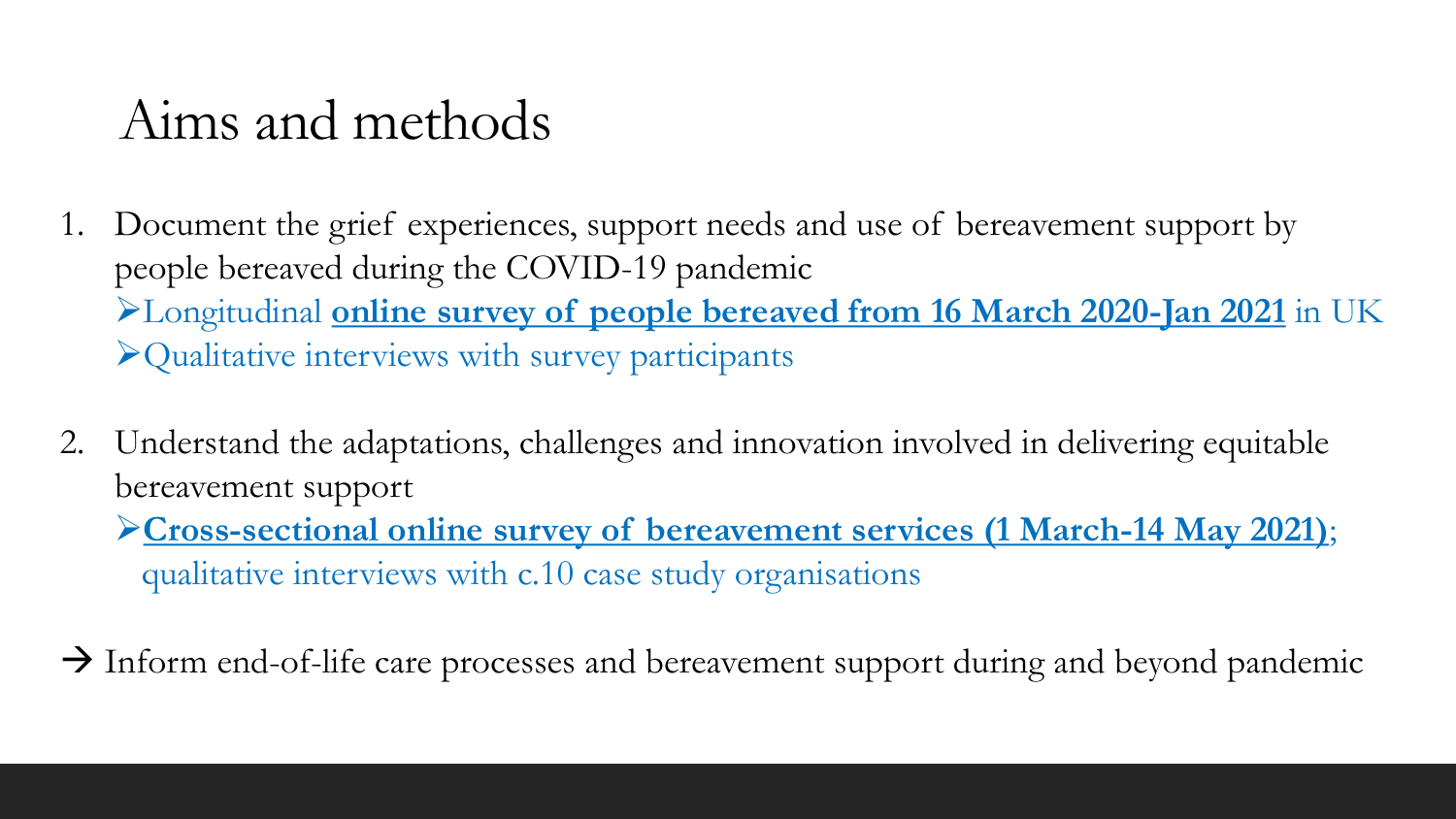# Papers

- •Interim report: [Supporting people bereaved during COVID-19: Study Report 1](https://2158a728-76d2-4aee-b2a8-646f37e9b97e.filesusr.com/ugd/26b83b_43690ce0978740548d92096c8c10ff7f.pdf), 27 November 2020
- •[Support needs and barriers to accessing support: Baseline results of a mixed-methods](https://journals.sagepub.com/doi/full/10.1177/02692163211043372) national survey of people bereaved during the COVID-19 pandemic (Harrop et al. Pall Med, 22 Oct 2021)
- •Place, cause and expectedness of death and relationship to the deceased are associated with poorer experiences of end-of-life care and challenges in early bereavement: Risk factors from an online survey of people bereaved during the COVID-19 pandemic (Selman et al. 2021, Preprint [https://doi.org/10.1101/2021.09.09.21263341\)](https://doi.org/10.1101/2021.09.09.21263341)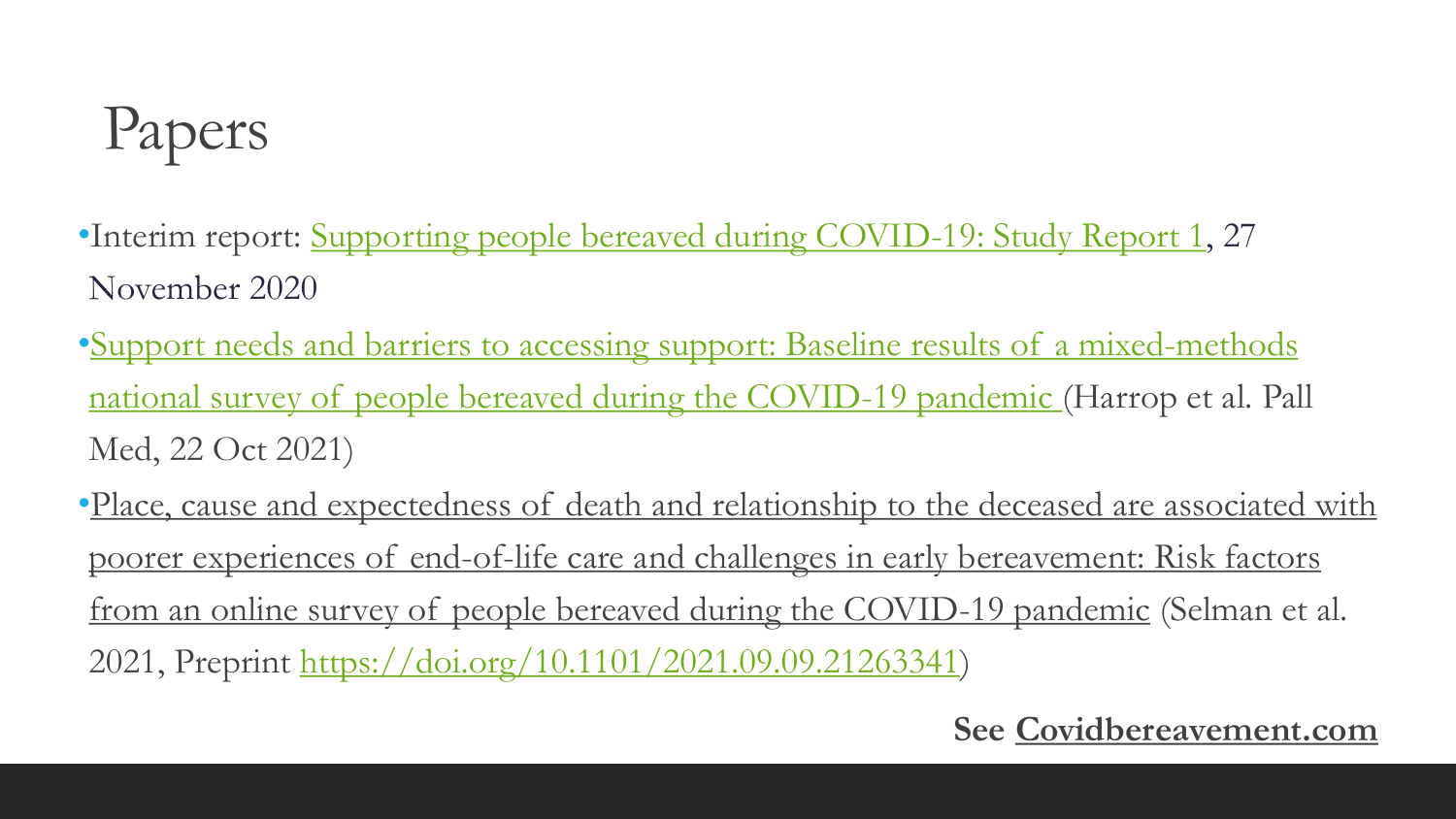#### Survey of bereaved people: Sample characteristics (n=711)

Participants:

- 88.6% female,  $10.4\%$  male,  $1\%$  other
- Mean age 49.5 years (SD 12.9, range  $= 18$ to 90)
- 4.7% from ethnic minority backgrounds
- Person who died: 55.6% parent, 21.4% partner/spouse 7.6% grandparents
- Time since death: Median = 5 months (Range: 1 day to 9 months)
- 77.6% did not expect their loved one to die (e.g. from a terminal illness)

People who died:

- Mean age 72.2 years (SD 16.1, range  $=$  4 months gestation  $-102$  years)
- Place of death: 58% hospital, 22% home, 13% care home,  $5%$  hospice  $(1.8%$ other/don't know)
- Cause of death:
	- 39% confirmed COVID-19, 5% suspected COVID-19
	- 56.2% non-COVID, including cancer (22%)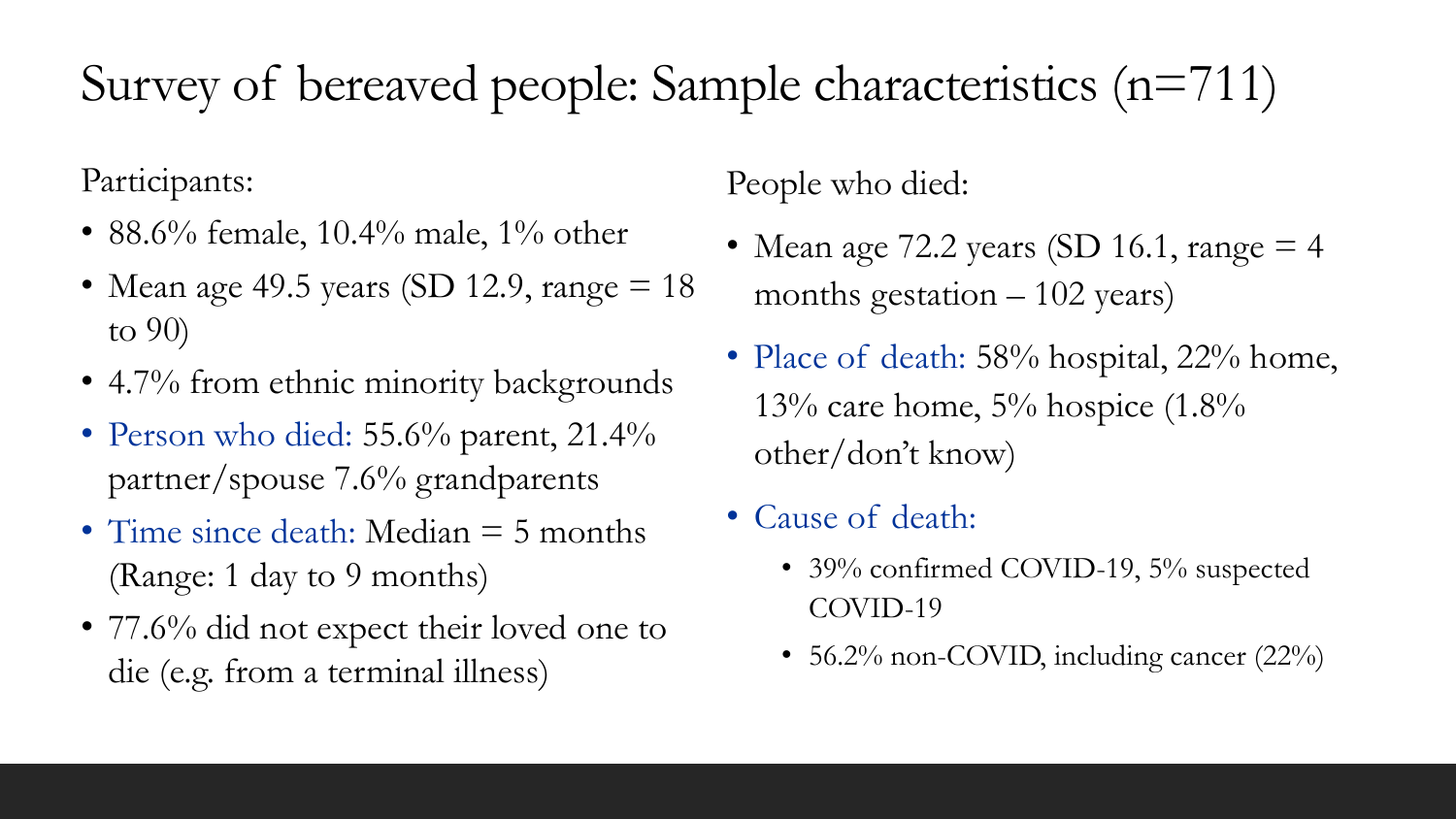### Experiences of end-of-life care (EoLC)

 $\sim$  22% of respondents said they were 'never' involved in decisions about the care of their loved one; 22% said they were 'always' involved

- $\sim$  18% said they were not at all informed about the approaching death; 32% said they were fully informed
- $\sim$  35% felt not at all supported by healthcare professionals immediately after the death; 28% very or fairly well supported
- $\sim$  45% were not contacted by the hospital/care provider after the death; 35% were contacted
- ▪48% were not provided with any information about bereavement support

Note: Between 12 and 20% answered not relevant to these questions e.g because no HCPs involved, not next of kin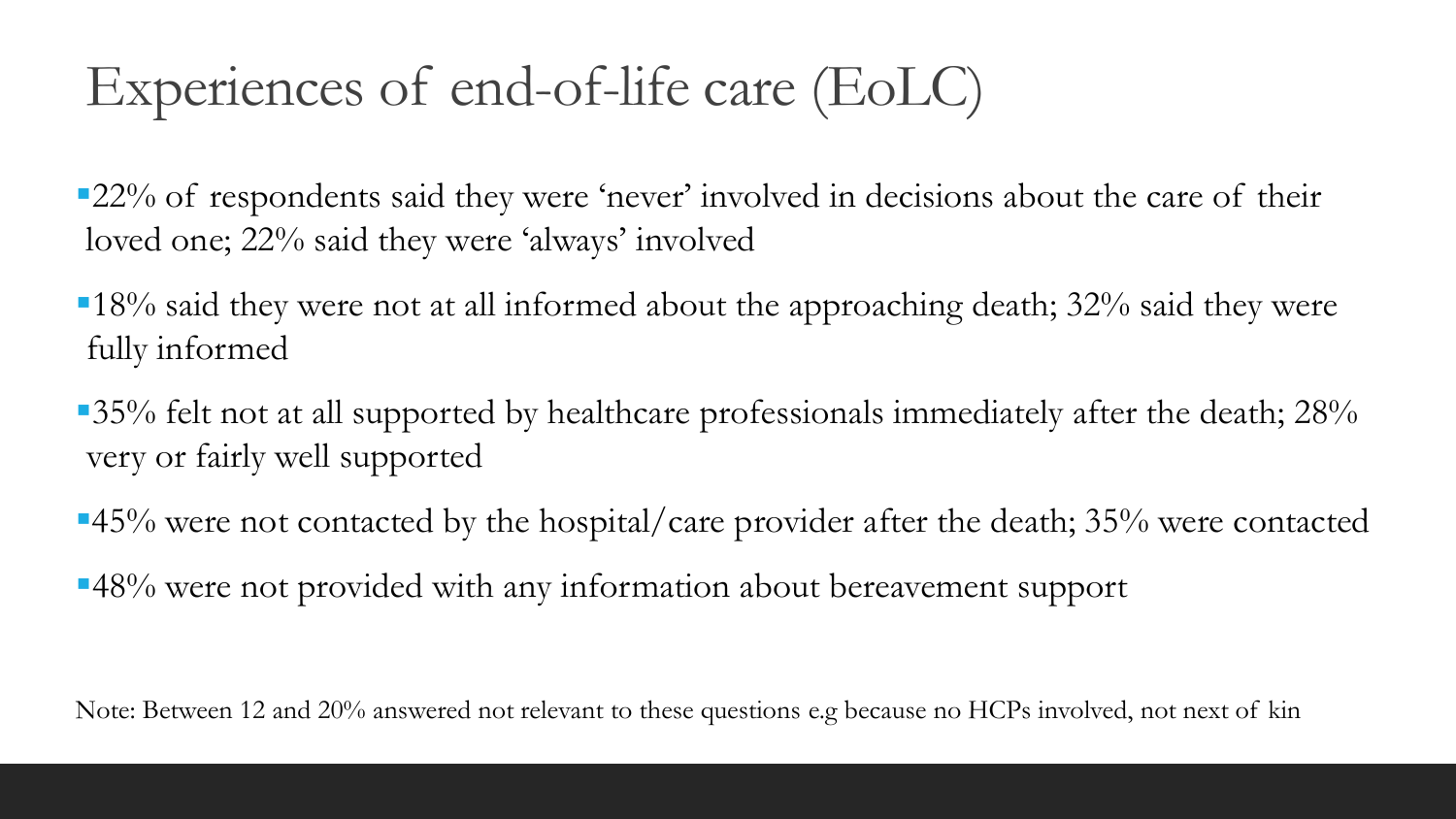#### Pandemic-specific difficulties before and after the death

| When your loved one died, did you experience<br>any of the following? | $\frac{0}{0}$ |
|-----------------------------------------------------------------------|---------------|
| Unable to visit them prior to their death                             | $54.3\%$      |
| Limited contact with them in last days of their<br>life               | $57.8\%$      |
| Unable to say goodbye as I would have liked                           | $63.9\%$      |
| <b>Restricted funeral arrangements</b>                                | $93.4\%$      |
| <b>Social isolation and loneliness</b>                                | $66.7\%$      |
| Limited contact with other close relatives or<br>friends              | $80.7\%$      |

• 51% of participants had 5 or 6 of these experiences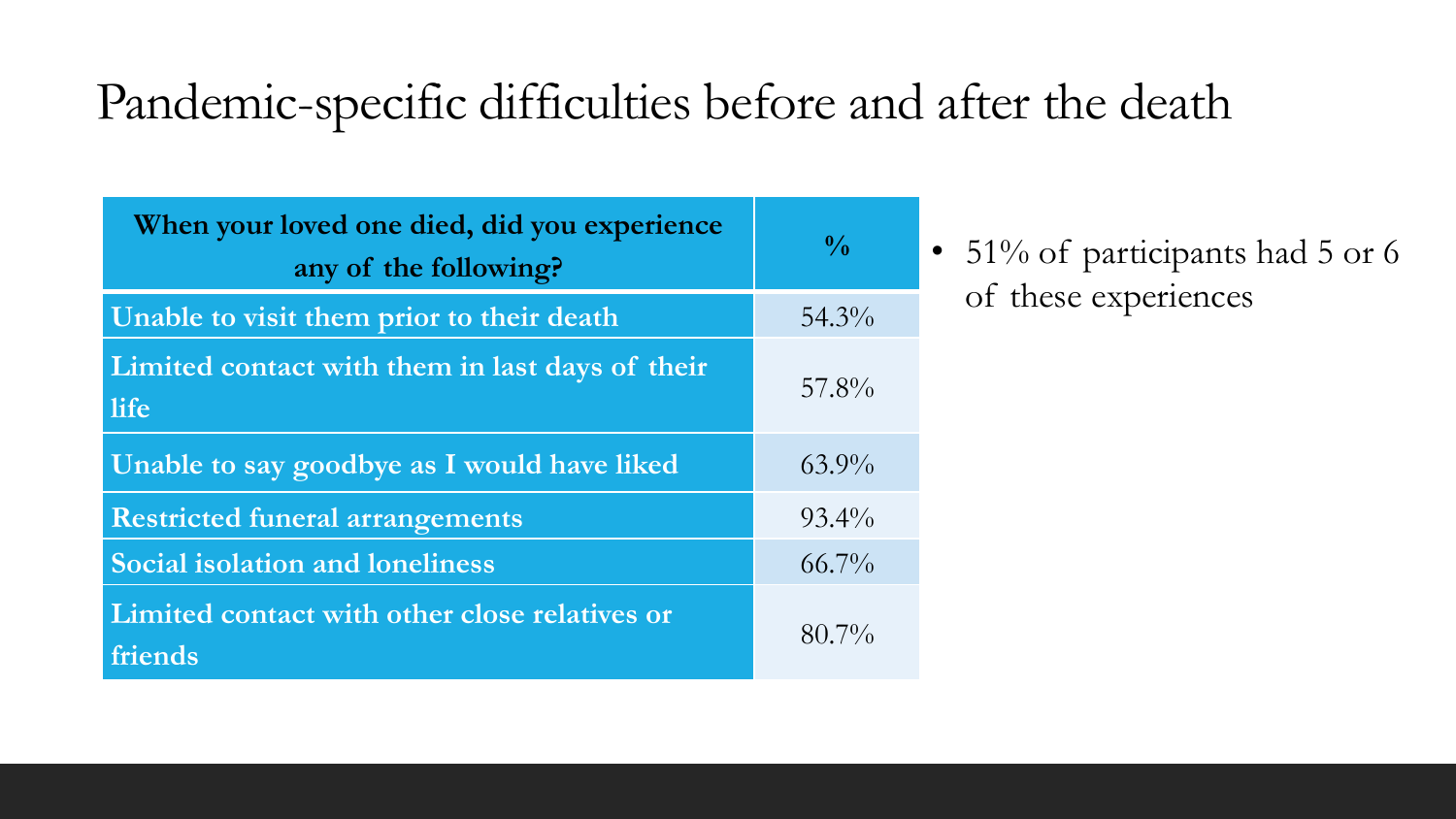### Risk factors for sub-optimal EoLC & pandemicrelated challenges

**1. Place of death (hospital/care home/hospice/home):** 

- •Deaths in hospital/care home increased likelihood of: being unable to visit prior to death, unable to say goodbye as wanted, limited contact in last days of life (all *P*<0.001)
- •Deaths in hospice/at home increased the likelihood of: being involved in care decisions (*P*<0.001), well supported by healthcare professionals (HCPs) after the death (*P*=0.003)
- •Hospice deaths increased the likelihood of being given bereavement support information, which was least likely for care home deaths (*P*<0.001)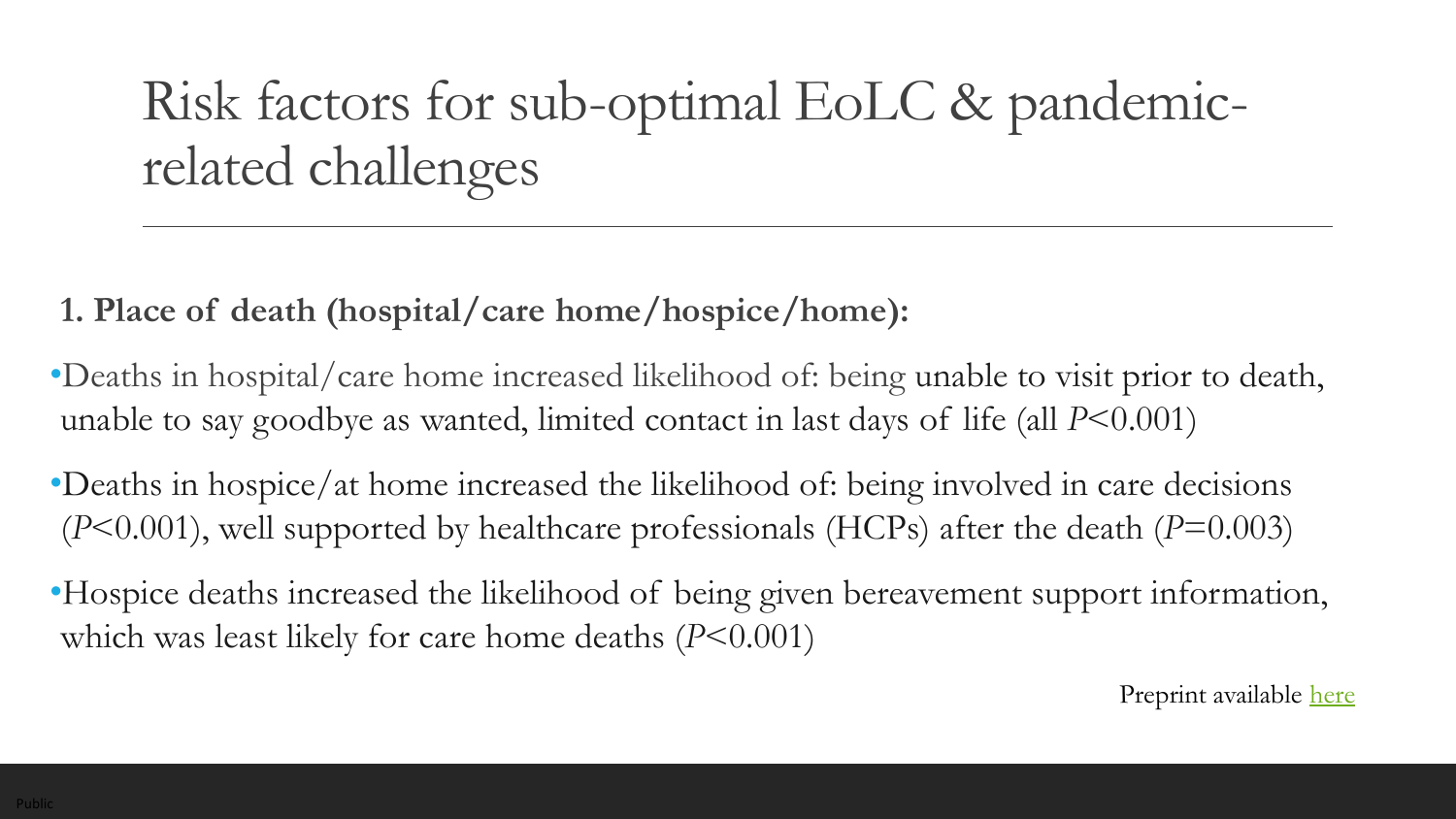#### **2. Cause of death:** Bereavement due to COVID-19:

- decreased the likelihood of: involvement in care decisions (*P*<0.001), feeling well supported by HCPs after the death (*P*<0.001)
- increased the likelihood of: being unable to say goodbye (OR=0.348; 95% CI: 0.2 to 0.605), social isolation and loneliness (OR=0.439;  $95\%$  CI: 0.261 to 0.739), limited contact with relatives/friends (OR=0.465;  $95\%$  CI: 0.254 to 0.852).

**3. Expected deaths** were associated with higher likelihood of feeling involved, informed, and well supported by HCPs (all  $P<0.001$ ).

**4. Relationship:** Deceased being a partner or child increased the likelihood of knowing the contact details for the responsible care professional (*P*=0.001), being able to visit (*P*<0.001) and given bereavement support information (*P*<0.001).

• Being a bereaved partner strongly increased odds of social isolation and loneliness, e.g. OR =  $0.092$  (95% CI: 0.028 to 0.297) partner versus distant family member.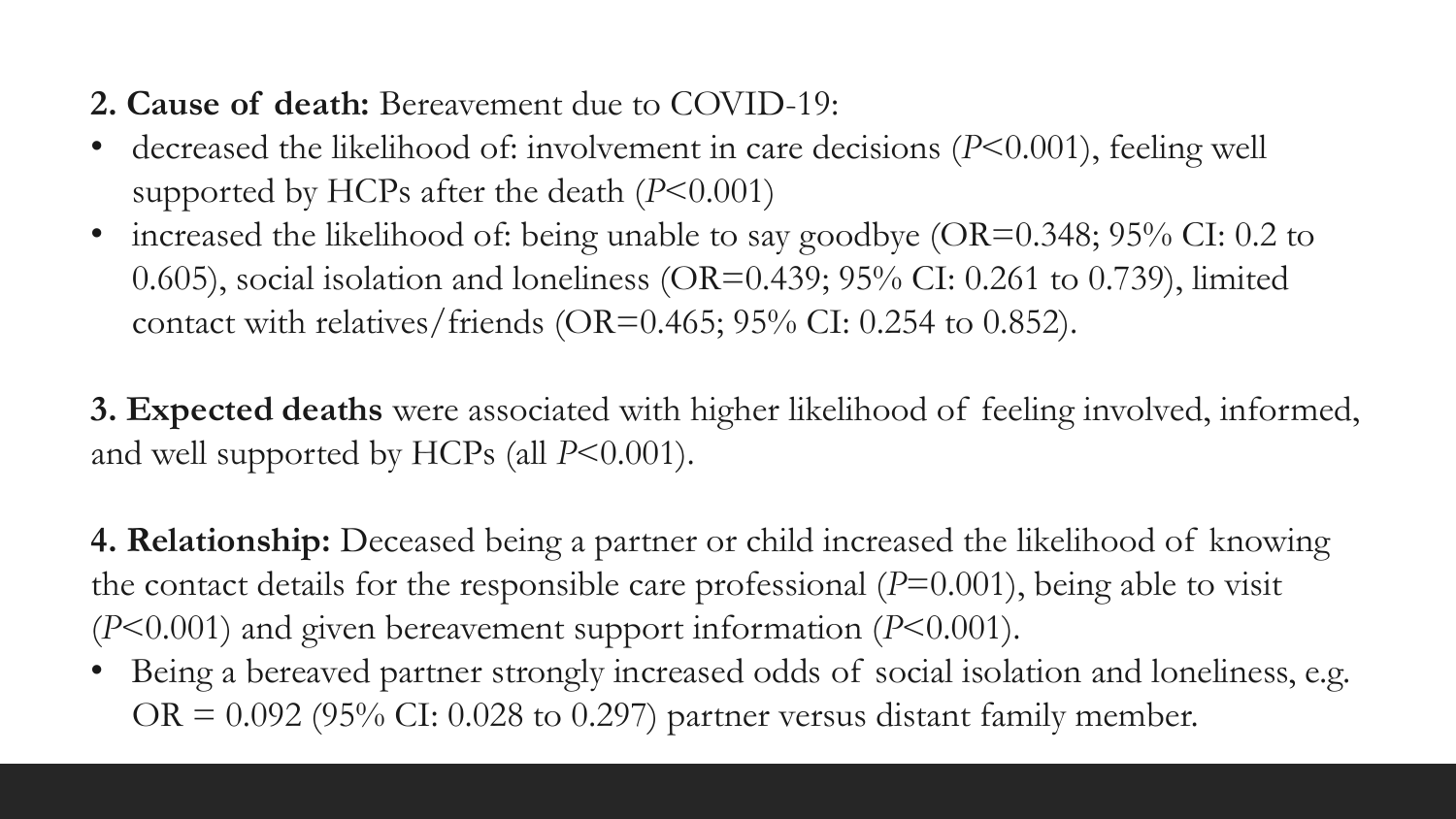#### Qualitative themes: Communication at EoL

#### Negative

- Difficulty getting information
- Misinformation: about patient and visiting policies
- Perceived insensitivity
- Lack of involvement in decisions
- Inadequate support following the death
- **Positive**
- Doing their best
- Compassion and kindness
- Able to visit/spend time with loved one
- Well-informed about patient condition/care
- Hospice and specialist palliative care

*(Wife) was admitted there as an emergency and I had to chase for updates all the time. No fewer than ten people promised updates and to get back to me but I received not one call-back.*  (Bereaved husband ID391)

*The two nurses*  $\&$  *one of the consultants I had communication with were so empathetic & took their time to explain things & support me in anyway they could during those 5 days. I was aware of how stressed & tired they were but they had a lot of time for me & I'll never forget that.* (Bereaved daughter ID016)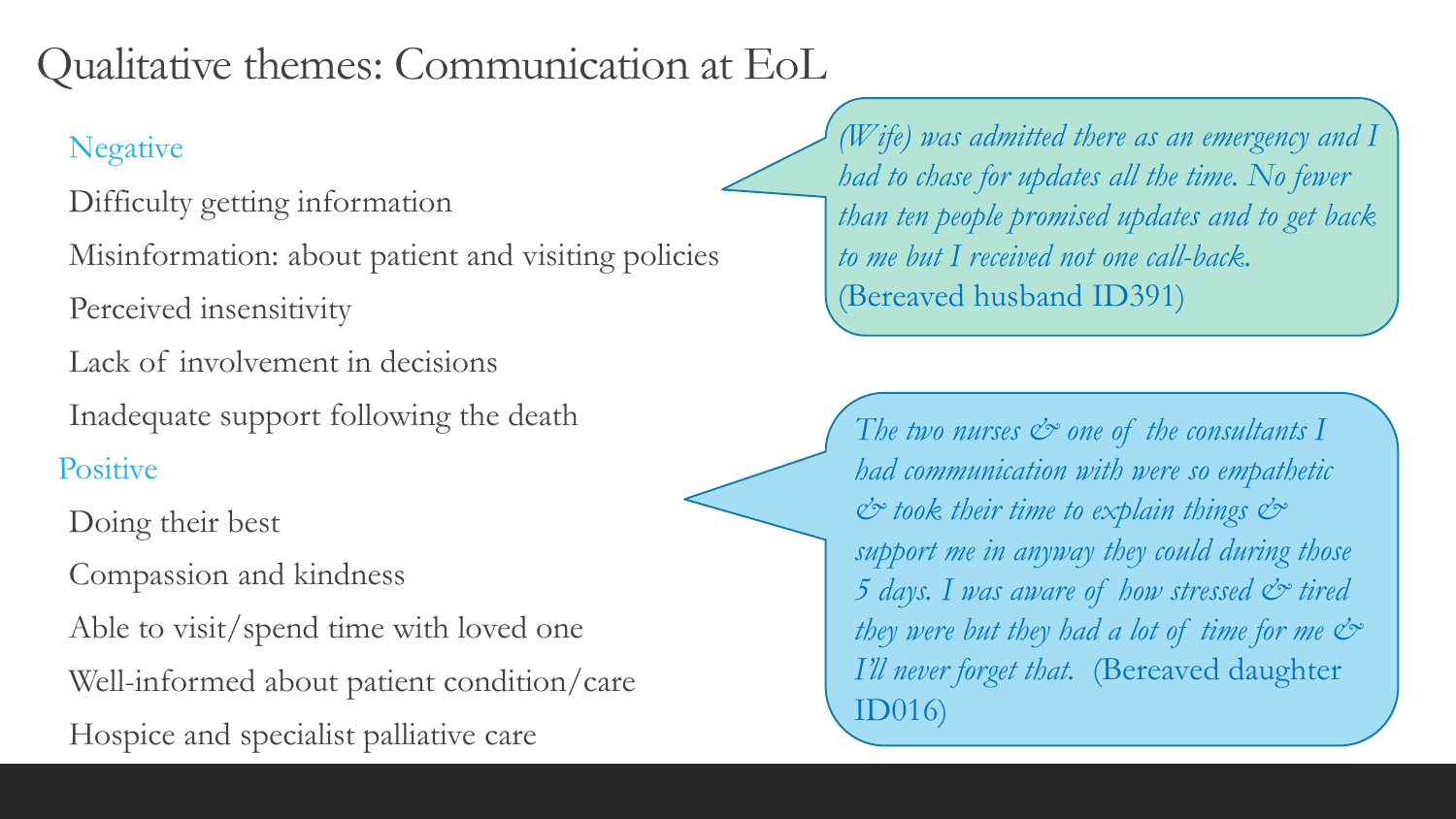#### Impacts on grieving

- **Enduring guilt, anger, sadness at being unable to** say goodbye or be with their dying loved one
- **Being unable to host conventional funerals or** wakes; difficult to find closure or begin to grieve
- ▪Trauma of travelling to crematorium alone, sitting apart and returning to empty houses
- ▪Disruption of emotional support most needed from close family and friends –acute isolation

*I felt alone and isolated when she died, unable to grieve properly with my family. [I] met up with my family after her death, but felt it was against the 'rules', [the] funeral was small and [I] still feel we haven't properly said goodbye. So many of her friends often ask when we will we be able to do a memorial service. [It] feels as though her life has gone and [she has] not been fully recognised for the person she was.*  (Bereaved sister, PID\_134)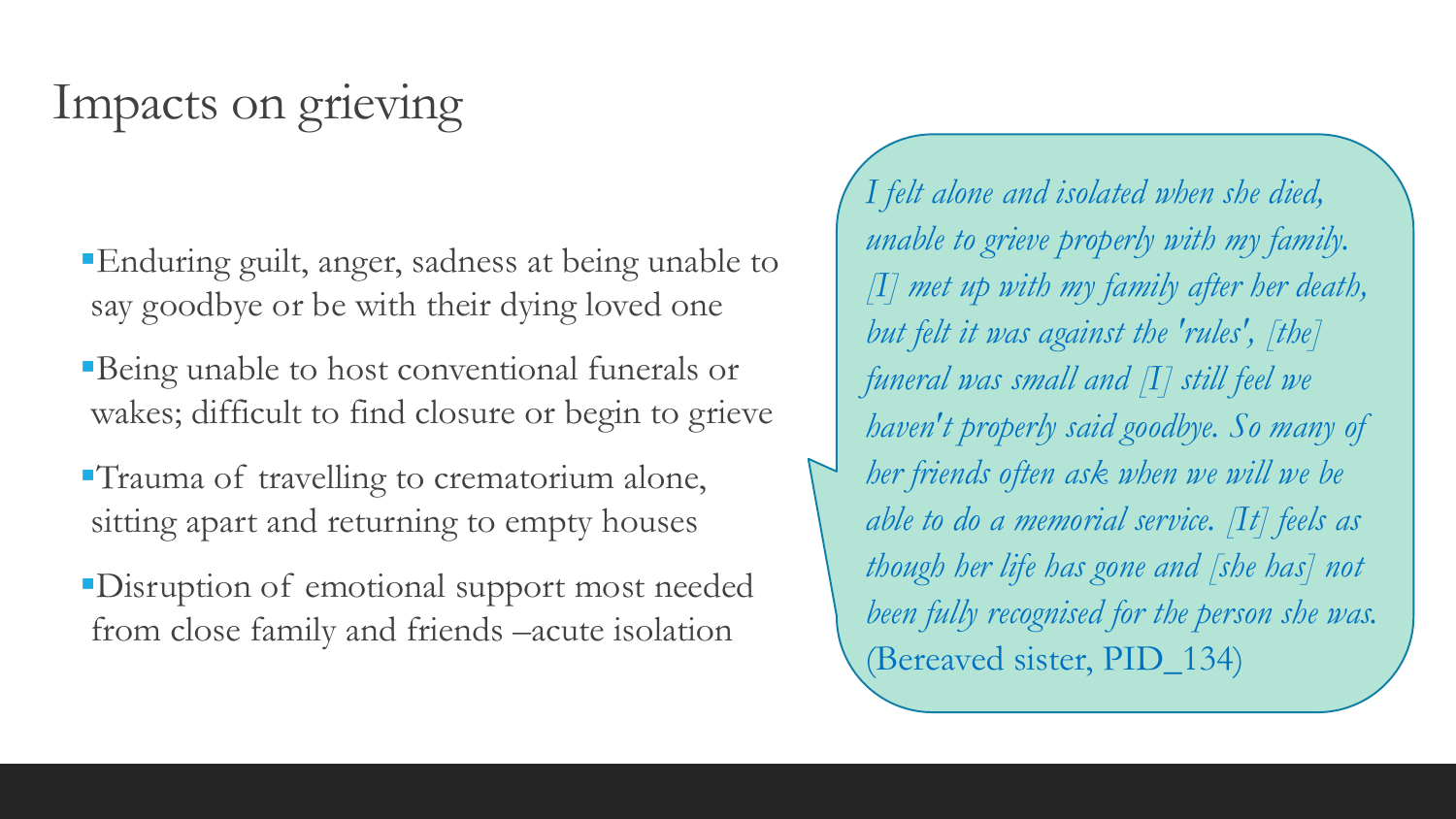# COVID-19 deaths – Additional stressors

- Ongoing threat of the virus fears of dying of COVID-19 or passing it on to vulnerable family members
- Anger and anxiety over how the pandemic is being handled
- Distress caused by other people questioning the seriousness of the pandemic and not observing social distancing rules

*"I fear that the same will happen to me as I'm diabetic and have two autistic sons and I don't want them to go through losing their mum in the same way. I'm terrified of them going to school and getting infected. How can I grieve when I'm terrified and trying to protect them?"*  Bereaved daughter, ID\_012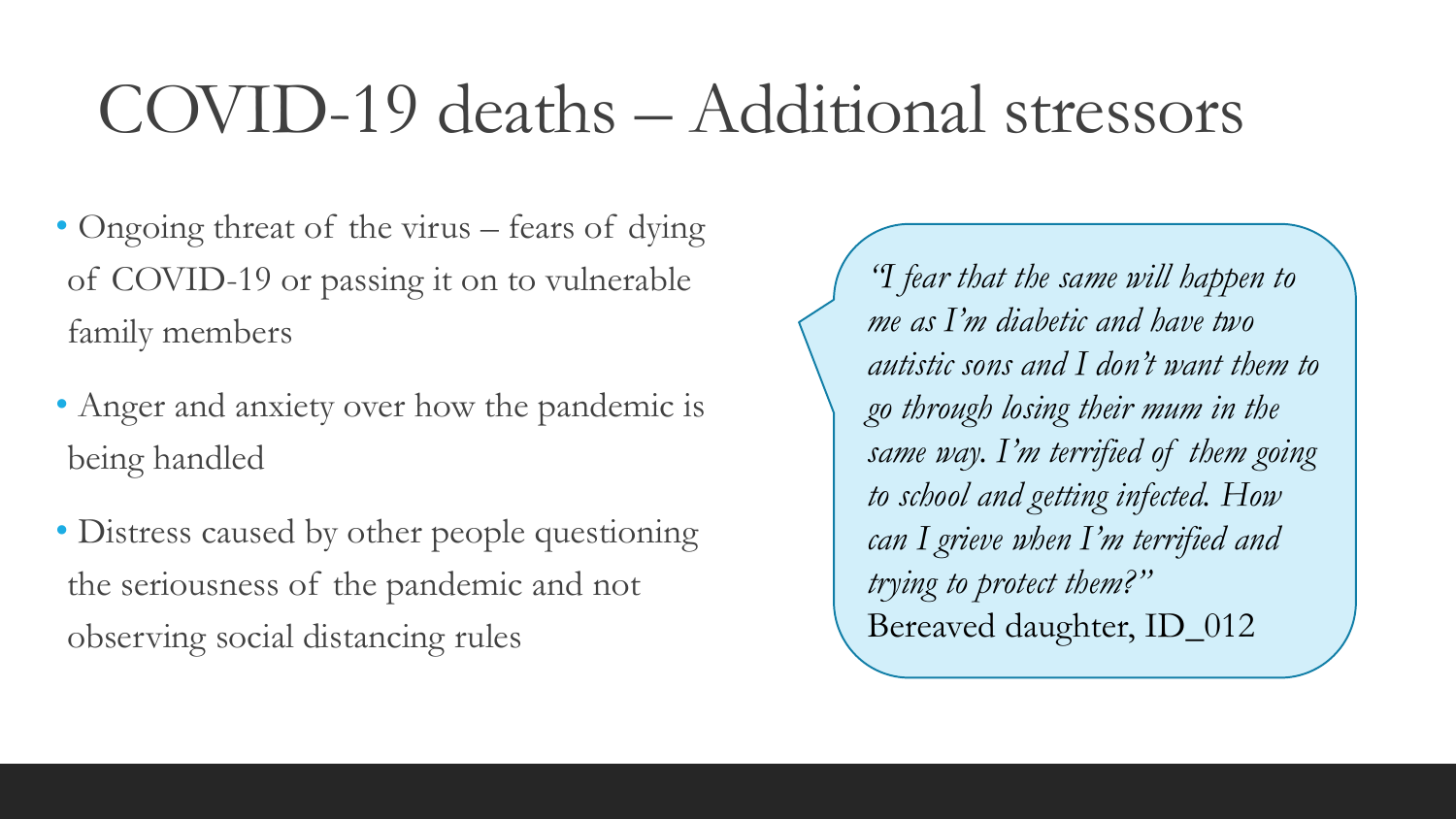| Please tell us how much help or support you have needed over<br>last 3 months:         | High or fairly high level<br>of support needed |
|----------------------------------------------------------------------------------------|------------------------------------------------|
| Dealing with my feelings about the way my loved one died                               | 60%                                            |
| Expressing my feelings and feeling understood by others                                | 53%                                            |
| Feelings of anxiety and depression                                                     | 53%                                            |
| Feeling comforted and reassured                                                        | $52\%$                                         |
| Loneliness and social isolation                                                        | $52\%$                                         |
| Dealing with my feelings about being without my loved one                              | $50\%$                                         |
| Regaining sense of purpose and meaning in life                                         | $47\%$                                         |
| Finding balance between grieving and other areas of life                               | 45%                                            |
| Managing and maintaining my relationships with friends and family                      | 36%                                            |
| Participating in work, leisure or other regular activities (e.g. shopping, housework)  | $34\%$                                         |
| Getting relevant information and advice e.g. legal, financial, available support       | $24\%$                                         |
| Practical tasks e.g. managing the funeral, registering the death, other paperwork etc. | 24%                                            |
| Looking after myself/family e.g. getting food, medication, childcare                   | 15%                                            |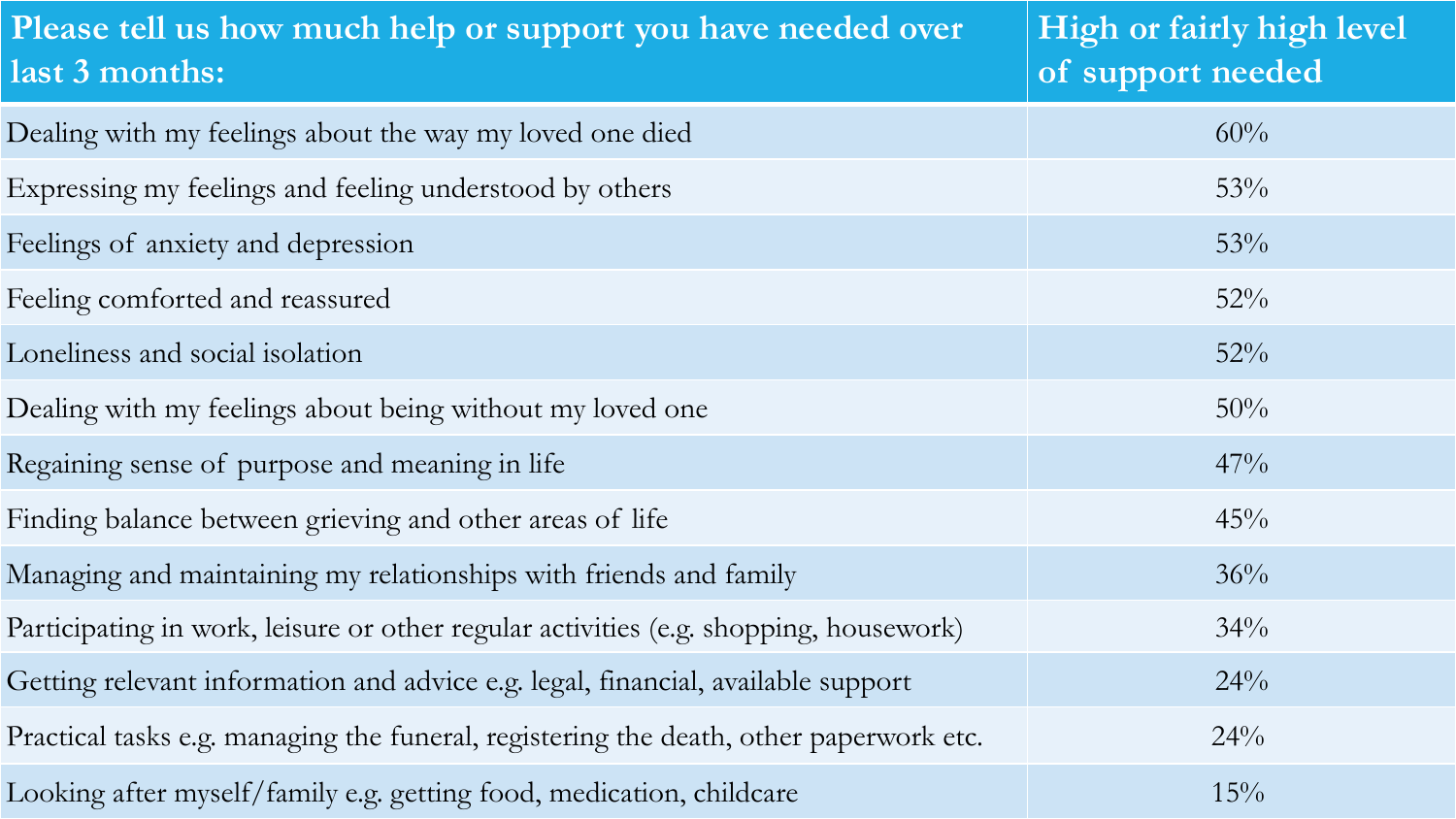### Public health model



Aoun SM et al. (2015) Who Needs Bereavement Support? A Population Based Survey of Bereavement Risk and Support Need. PLOS ONE 10(3): e0121101.

• Predicted (in brackets) and Actual Proportions for the three risk groups (Aoun et al 2015, Australian Survey)

#### In this study:

**- Over half (51%)** demonstrated high or severe levels of overall vulnerability in grief, assessed via the Adult Attitude to Grief Scale (Severe =  $28\%$ , high =  $23\%$ , low =  $48\%$ **- Only 26%** of our respondents with high/severe vulnerability were accessing formal Tier 2/3 support

**Only 29%** of all respondents felt they **didn't need** bereavement service support "because my friends and family provide me with enough support"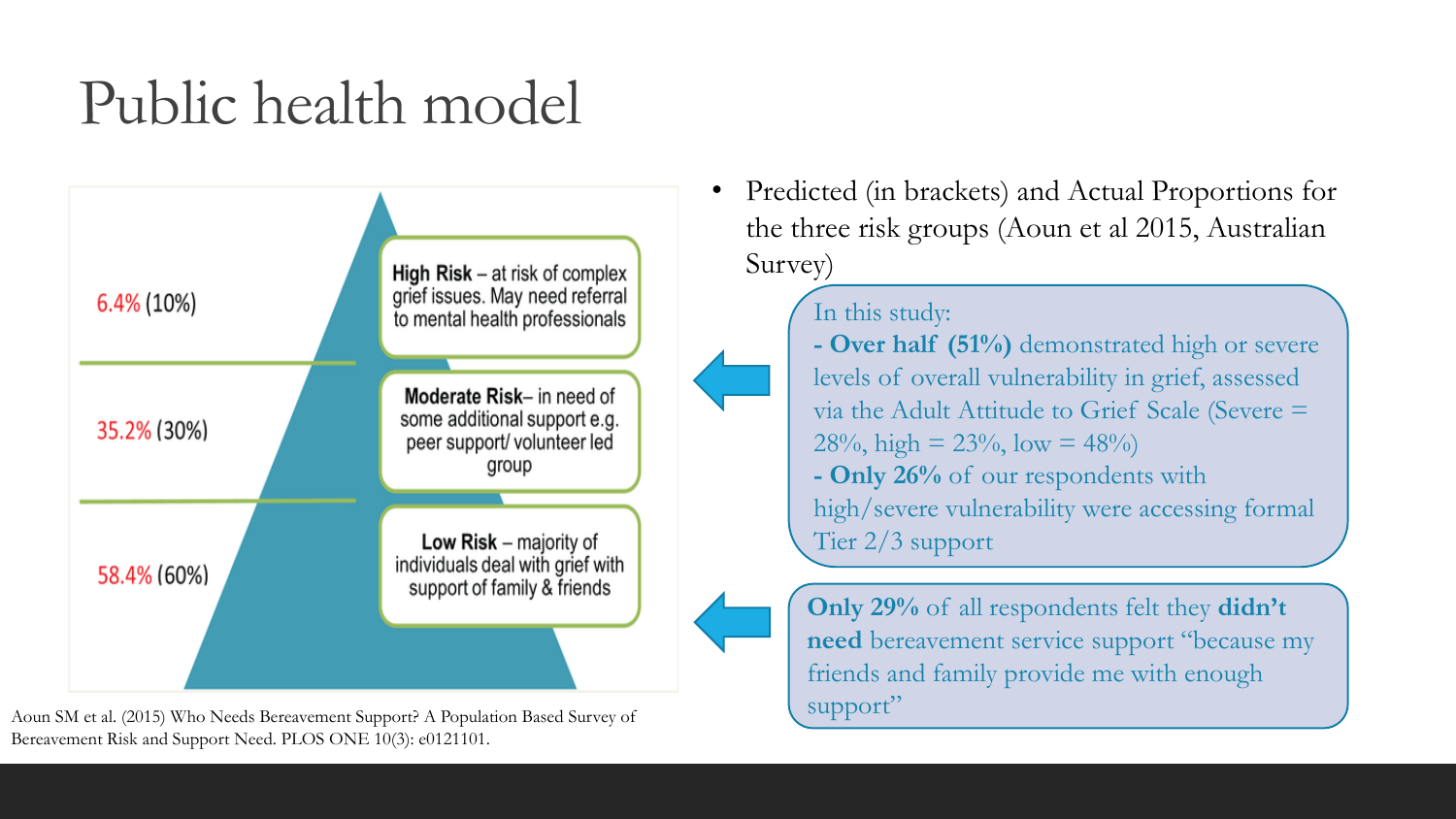# Accessing formal support

•51% were not provided with any information about bereavement support

- •Most had not tried to access support from a bereavement service (59%) or GP  $(60\%)$
- •Of those who had sought this support, 56% had experienced difficulties accessing bereavement services (52% for GP)
- •Reasons for not accessing formal support:
	- ➢"I have felt uncomfortable asking for support from bereavement services"  $(27\%)$
	- $\blacktriangleright$  "I do not think it would help me" (18%)
	- ➢"The support I wanted from bereavement services was not available to me"  $(15\%)$
	- ➢ "I do not know how to get support from bereavement services" (14%)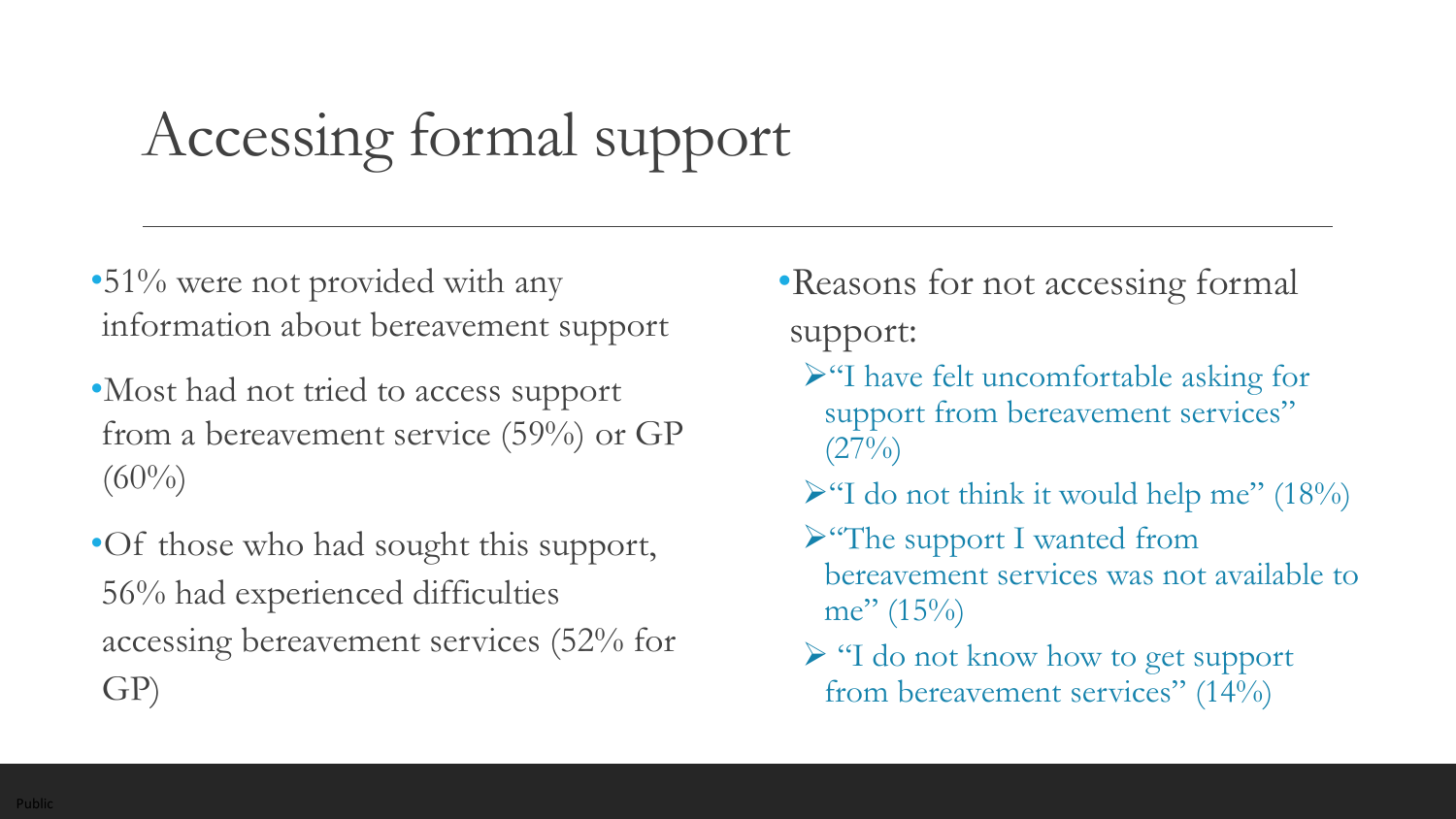# Accessing support from family & friends

- 87% said they had used support from family and friends to cope
- But 39% reported difficulties getting this support
- "Friends/family have not been able to support me in the way I wanted"  $(25\%)$
- "I have felt uncomfortable asking for help or support from friends or family"  $(19\%)$

•Main problems related to the pandemic context: difficulty connecting and communicating with friends and family, lack of understanding and empathy

> *Whilst friends try to be helpful and kind they don't understand the anger which is also part of this grief… not enough infection control procedures were put in place within our hospitals*. (Bereaved daughter, ID 632)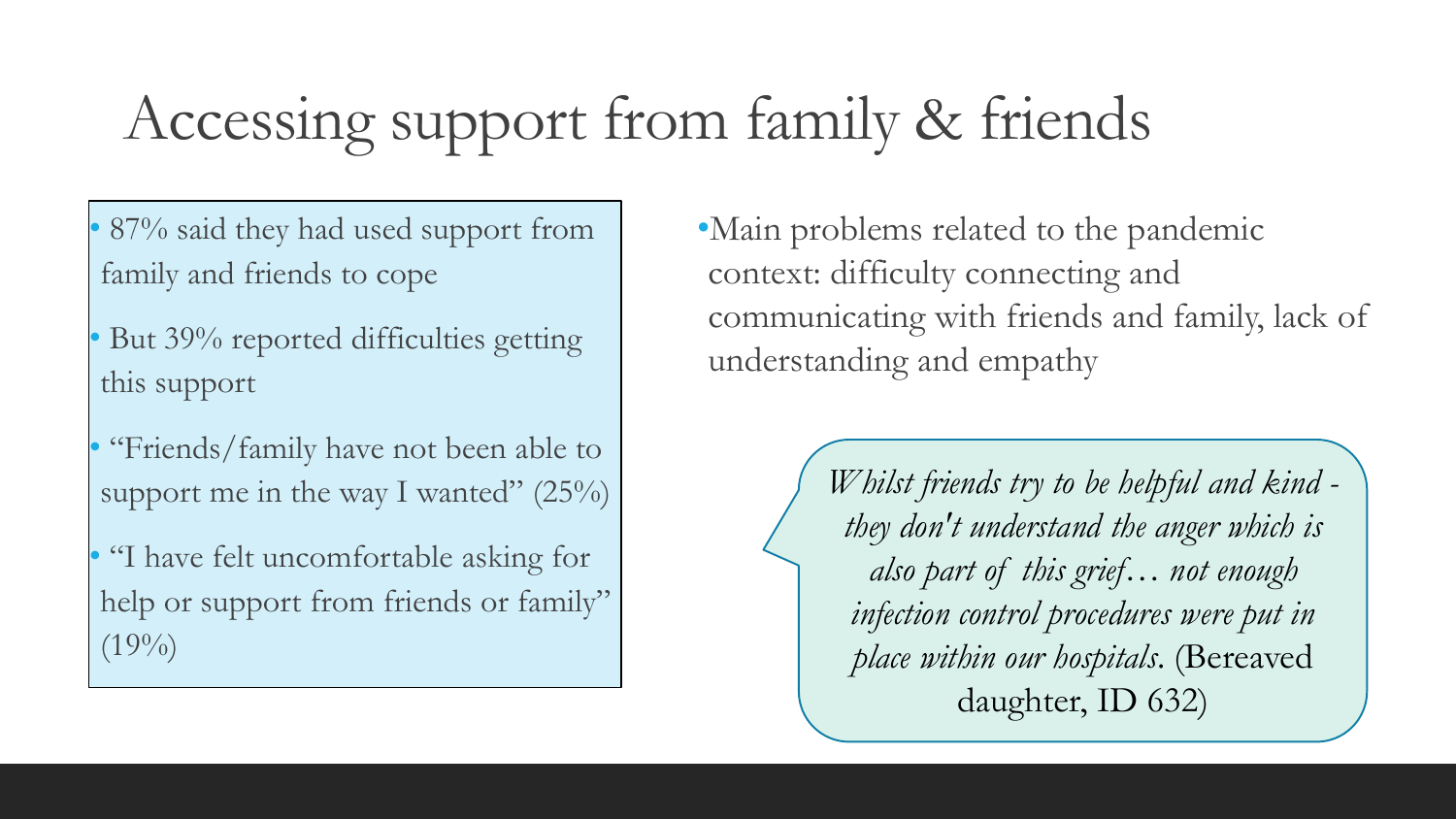### Conclusions & recommendations

- Exceptionally difficult sets of experiences associated with bereavement during the pandemic
- High level of disruption to end of life, death and mourning practices as well as social support networks
- High levels of need for emotional and therapeutic support
- Significant difficulties in getting these met either through formal services or through friends and family
- ➢ Increased resourcing, provision and tailoring of services; cultural- and crisiscompetent
- ➢ Raise awareness of bereavement support options; provide accessible information and resources after a death – GPs/primary care to signpost
- ➢ Help with loneliness and social isolation e.g. compassionate communities, educational and social initiatives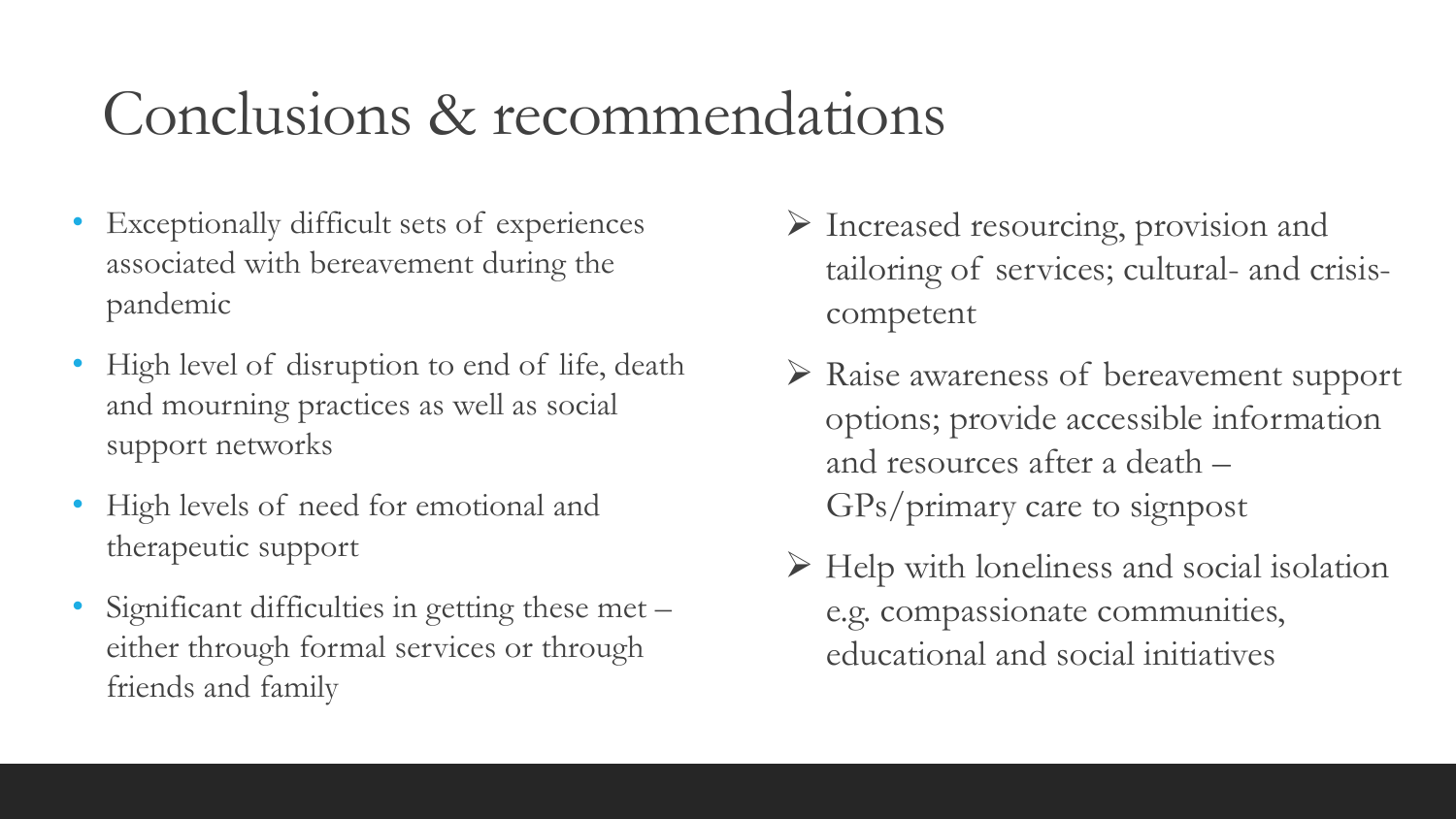# Survey of bereavement services

- Participants from 147 voluntary and community sector bereavement services:
	- 53% served specific counties or smaller regions; 16% were UK-wide
	- 36% were hospice or palliative care services, 15% national bereavement charities or NGOs; 12% local bereavement charities
	- 68% provide support following all causes of death
	- 33% after specific causes of death
- Variation in how referrals have changed:
	- 46% demand higher than usual
	- 35% demand lower than usual

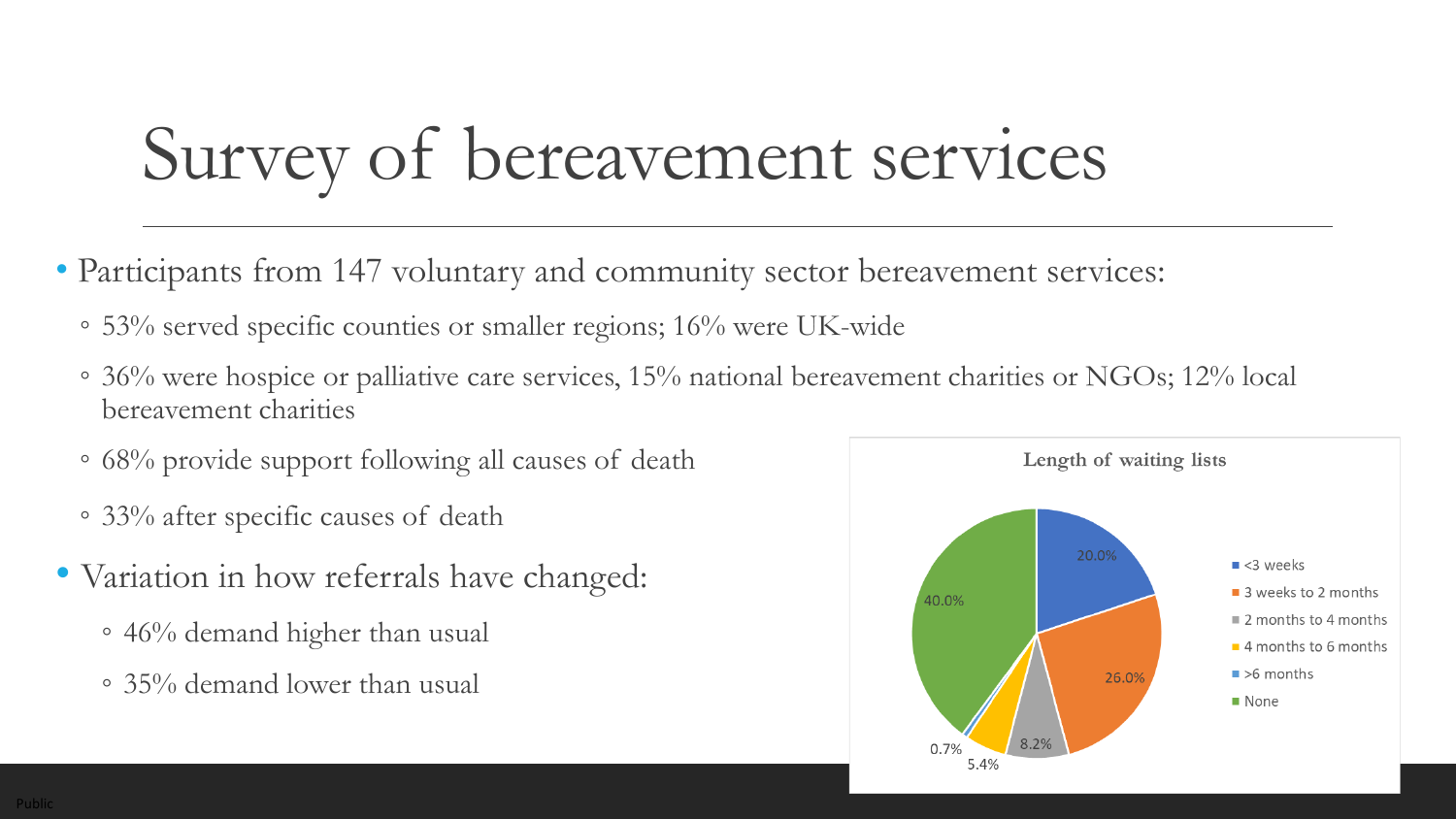# Impact

- 78.2% had changed services due to Covid, with 51.7% introducing new services
- Significant reduction in provision of all **face-to-face** support including:
	- peer group meetings  $(50\% \text{ to } 4.1\%, \text{ OR } 0.04)$
	- facilitated group meetings  $(78\%$  to  $11\%, \text{OR } 0.04)$
	- 1:1 support (87% to 27%, OR 0.06)
	- specialist intervention (44% to 16%, OR 0.25)
- **Online** and, to a lesser extent, telephone provision saw major increases
	- Online 1:1 support  $(8.8\% \text{ to } 83\% \text{ (OR } 50.3))$
	- Online facilitated group meetings (4.1% to 56%, OR 30.48)
	- Online specialist intervention (3.4% to 36%, OR 16.01)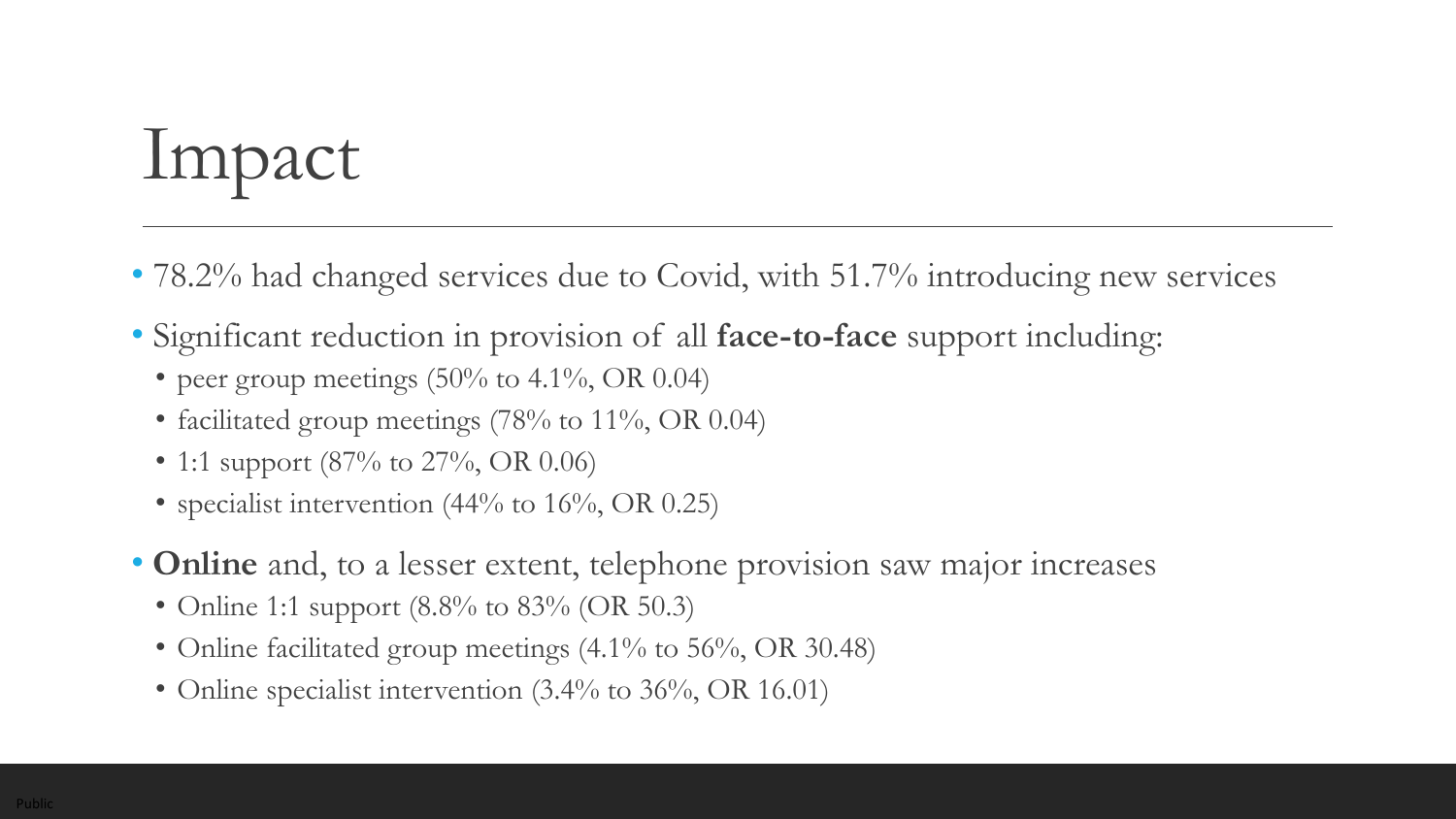# Access

- 67.3% reported there were groups with unmet needs not accessing their services before the pandemic:
	- people from BME communities (49%)
	- sexual minority groups (26.5%)
	- deprived communities (24.5%)
	- men  $(23.8\%)$
- Compared with before the pandemic, 3.4% of services were seeing more people from BME groups, 52% were seeing the same proportion, 6.1% were seeing fewer
- 38% didn't know/didn't collect this data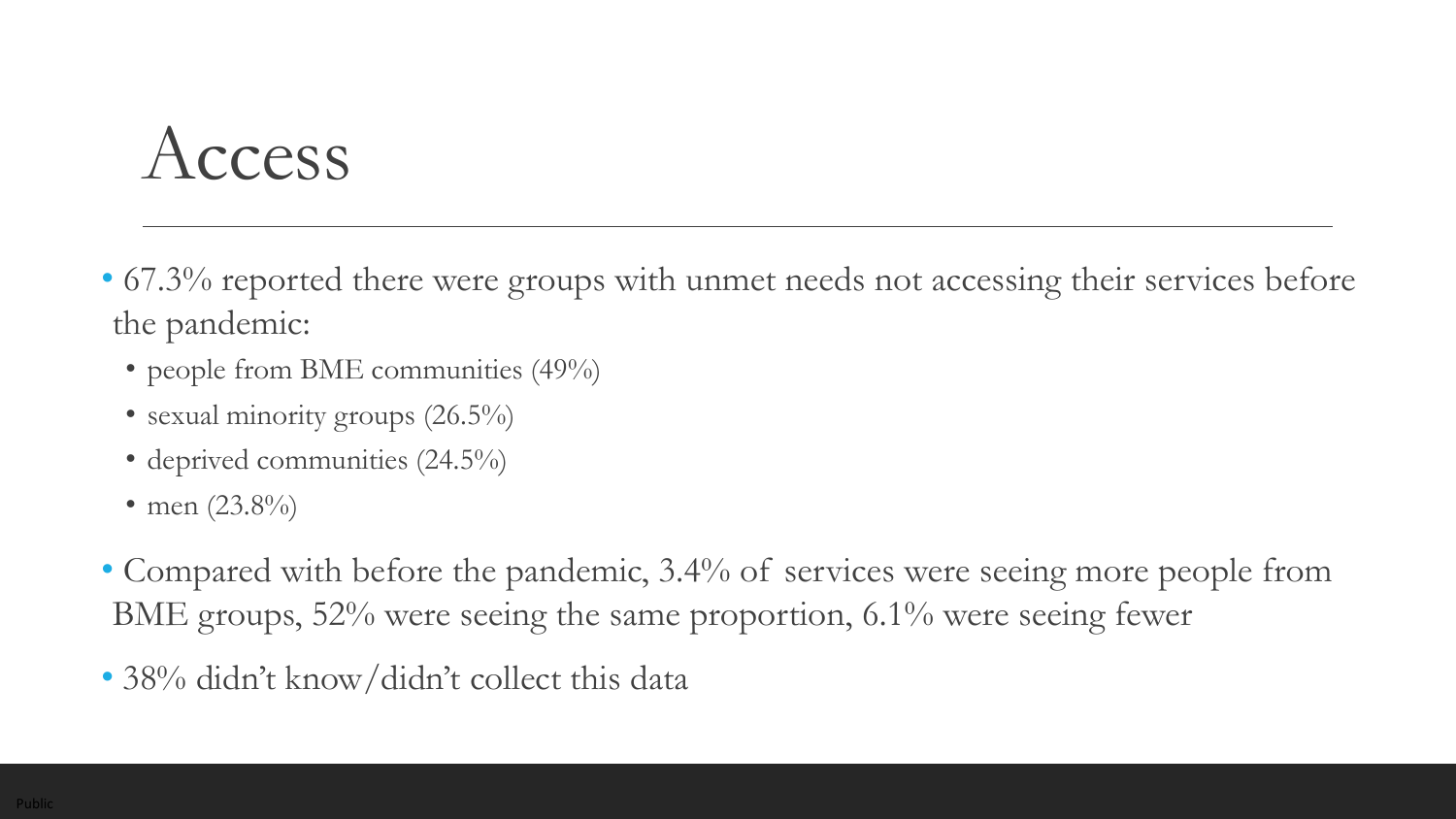#### **Challenges – huge shift to online/ telephone support**

- Emotional impact on staff/volunteers increased supervision
- Volume of clients and complexity of needs, higher risk, grief + anger
- Implementing staff training e.g. in provision of online support
- IT use working from home, client access/familiarity
- Financial challenges  $(52%)$  including cancellation of fundraising events
- Lack of volunteers able to work
- Access to appropriate facilities e.g. COVID-secure space

#### **Positive changes – reported by over 93% of services**

- Widening access/reach
	- those unable to attend f2f
	- some prefer online support e.g. young people
- Introduction of new services
	- bereavement support calls
	- walking groups
	- online relaxation/meditation, remembrance services, bereavement cafés
- Embracing digital technology e.g. enabling "*goodbyes*"
- Initiatives to coordinate services (47%)
	- Changing future practice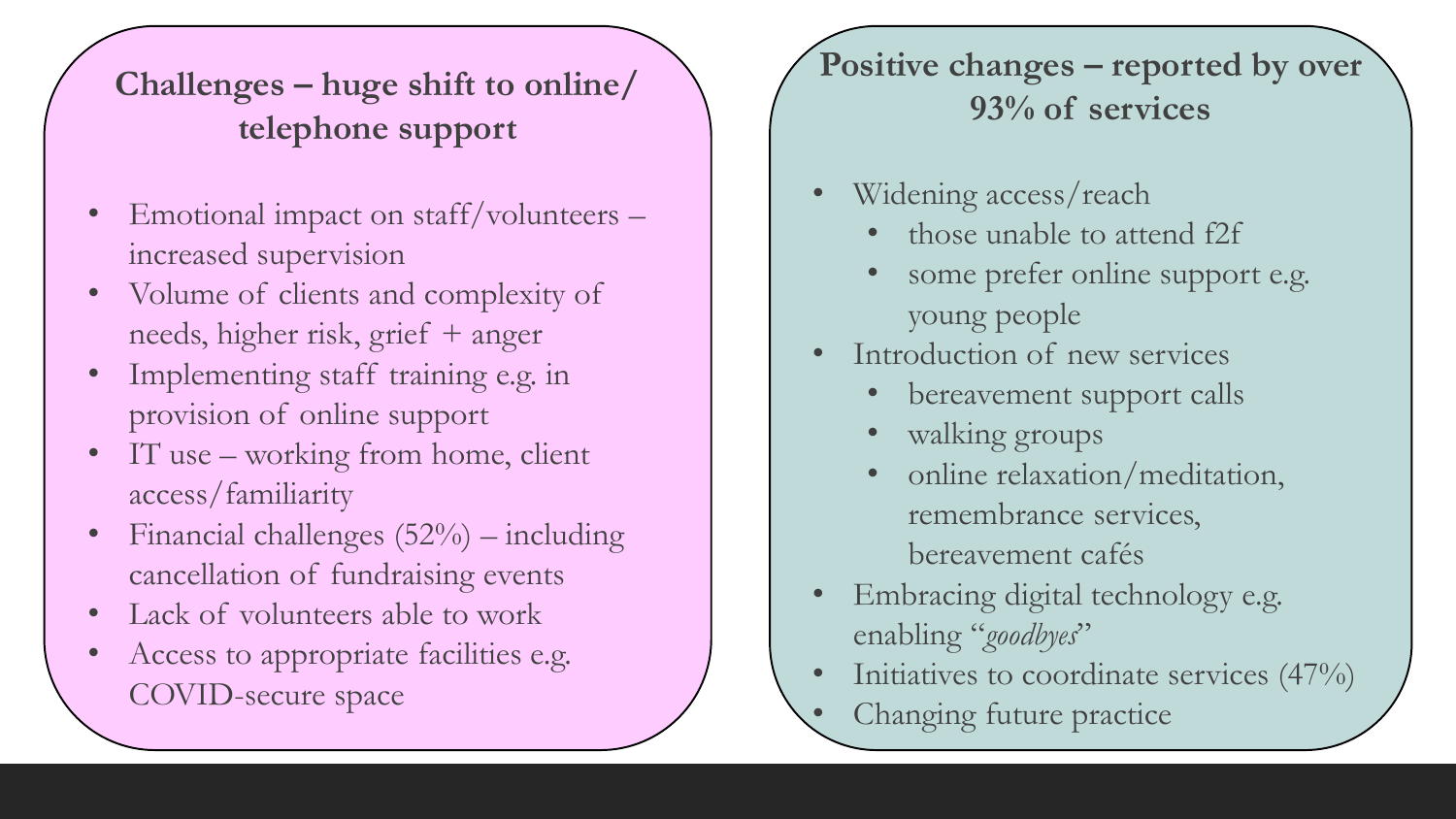### Conclusions & recommendations

- Rapid, major shifts in bereavement support provision
- Notable challenges impact on staff/volunteers, operational & financial difficulties
- But almost all services report positive changes
- Over two thirds recognise inequity in who accesses support – BME groups most frequently recognised
- During pandemic proportions of BME clients did not increase despite disproportionate impact
- ➢ Carry forward the positives (e.g. coordination) while alleviating the challenges
- ➢ Invest in training, staff/volunteer support, digital provision
- ➢ Crucial to consider whose needs are not being met
- ➢ Assess and respond to unmet needs for formal bereavement support among disadvantaged groups
- ➢ Routinely collect client data to determine and ensure equity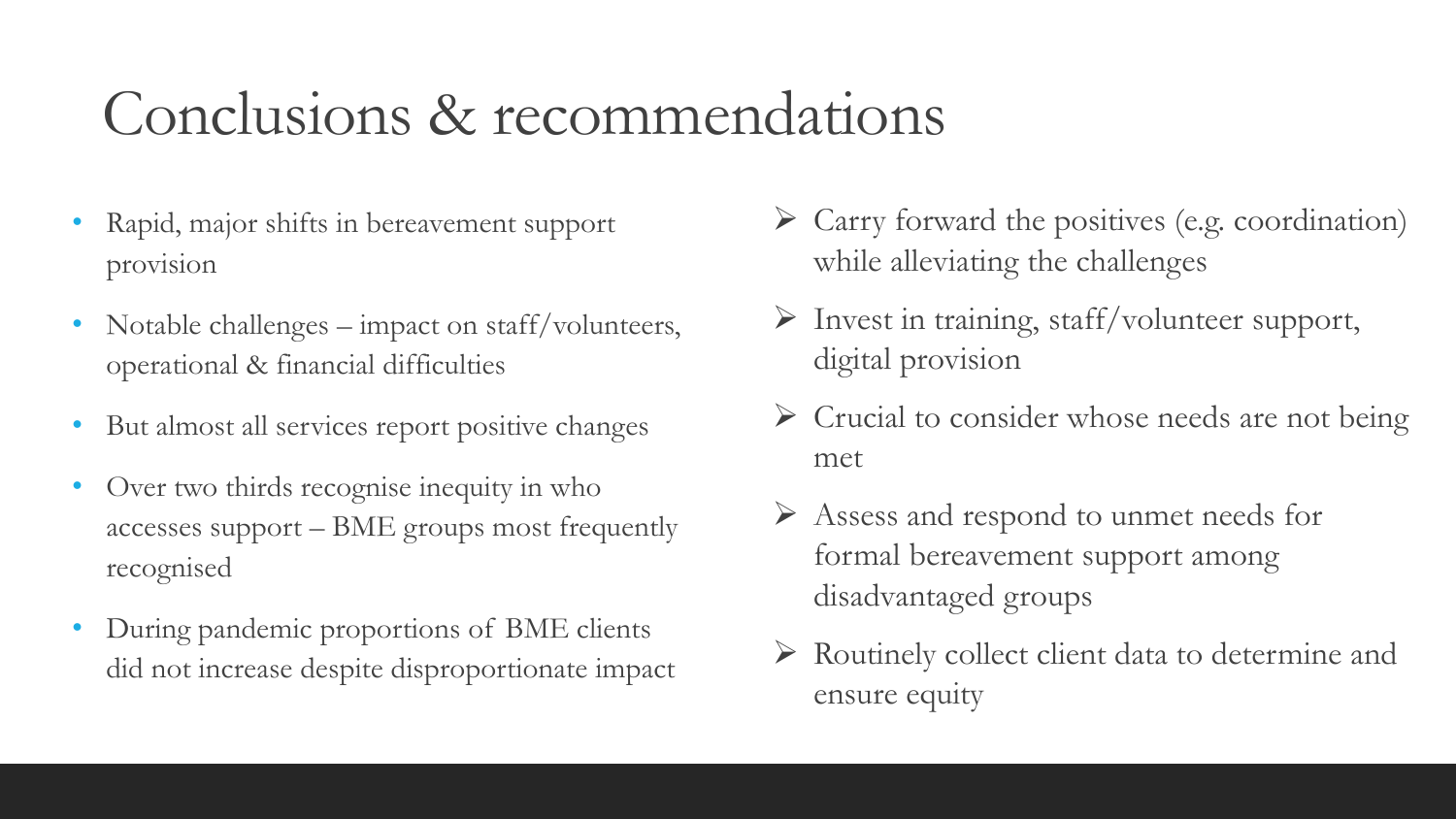# UK Commission on Bereavement

- Launched 15 June 2021
- Review of evidence, report 2022
- Policy roundtable, Oct 2021











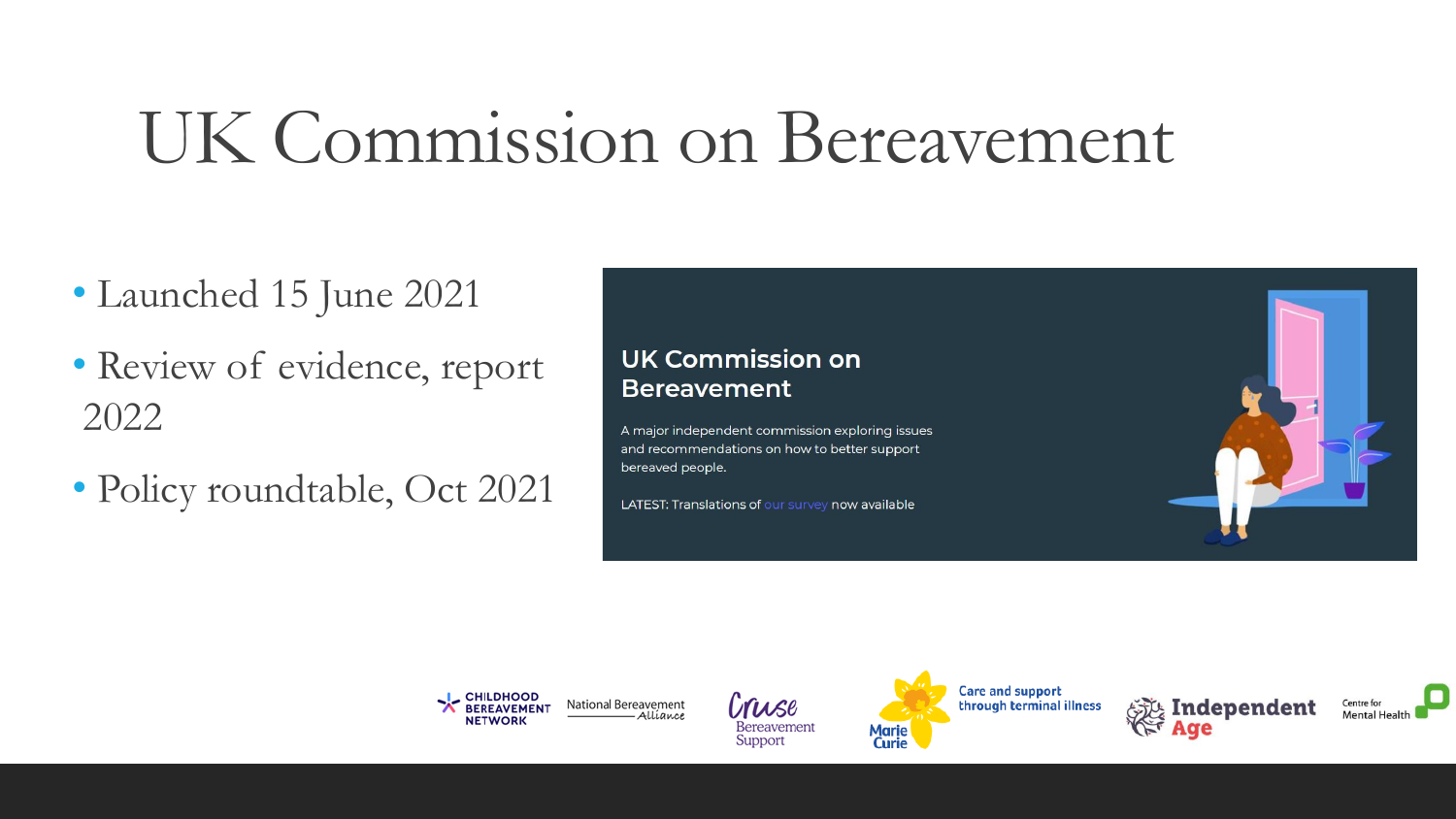# Commissioners



Chair: The Right Reverend and Right Honourable Dame Sarah Mullally DBE, the Bishop of London

#### **The Commissioners**

**Lesley Bethel** 

Simon Blake OBE

The Right Honourable Prof. Paul Burstow

**Lesley Goodburn** 

Rabbi Baroness Julia Neuberger DBE

Dr Donald Macaskill

**Professor Anand Menon** 

Zara Mohammed

Dame Barbara Monroe DBE FRSA

**Patrick Vernon OBE** 

Dr Marilyn Relf

Professor Nichola Rooney

**Julia Samuel MBE** 

Dr Catherine Millington Sanders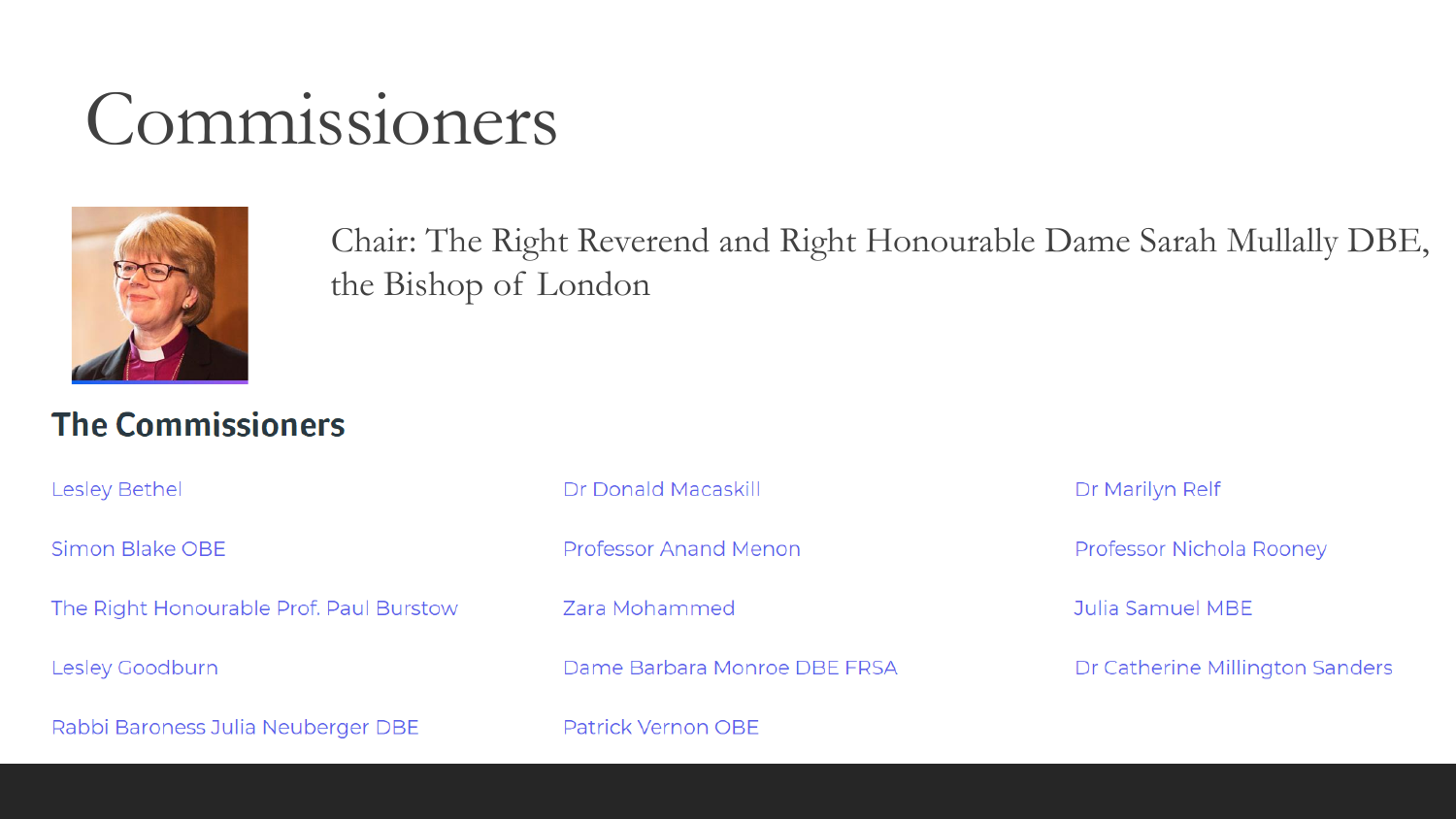# Calls for evidence

- Written calls for:
	- Professionals and organisations (including researchers)
	- Individuals bereaved in the last 5 years
	- **Close 31 Dec 2021**
- Alternative engagement methods for children and young people, people with learning difficulties – available on website in coming weeks
- Oral evidence sessions: Dec 2021, Jan 2022